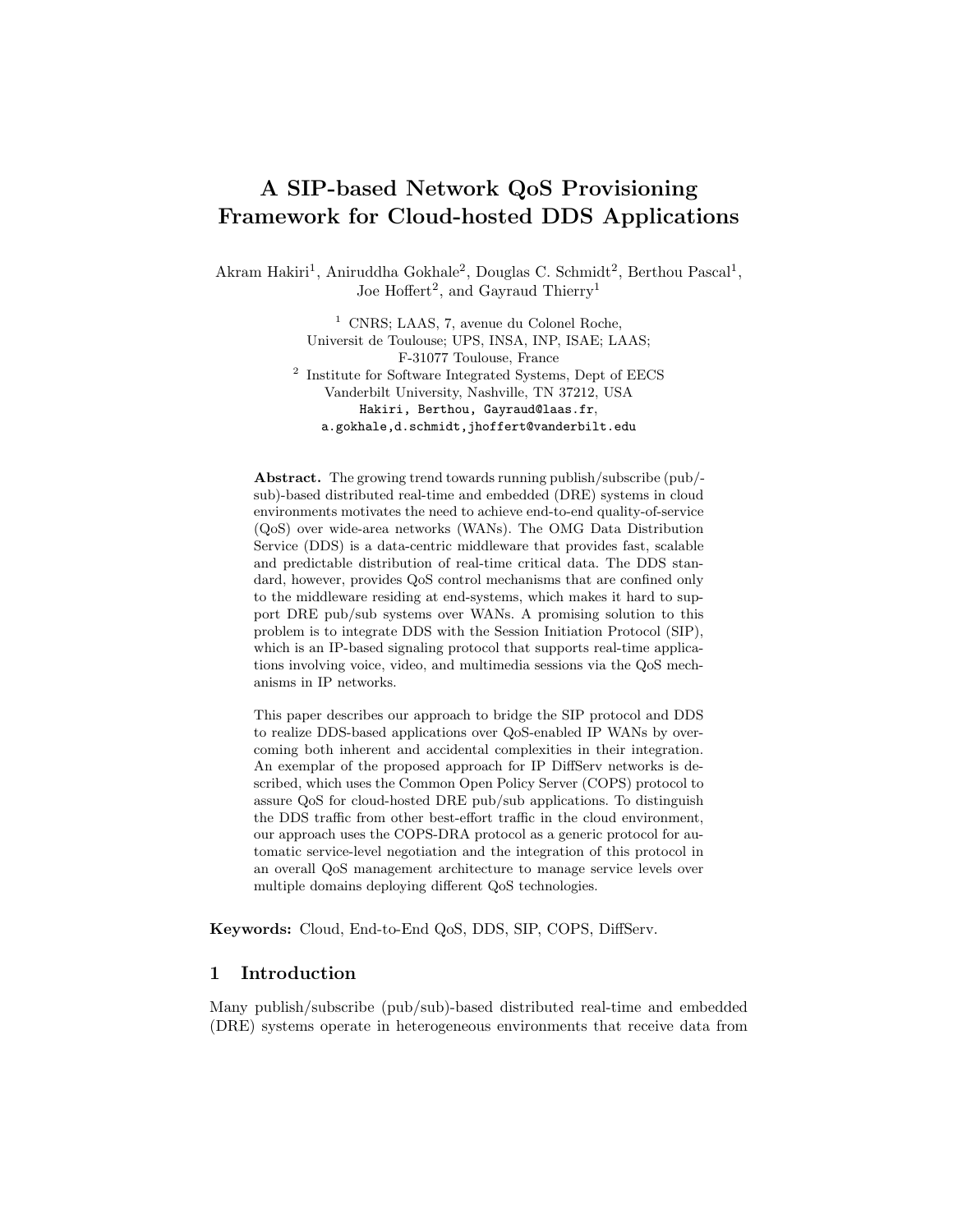a large number of sensors and multimedia sources and stream it in real-time to remote entities. Examples of such DRE systems include unmanned air vehicles, video surveillance, on-demand video transmission, online stock trading, air traffic management, power grid control, shipboard computing environments, and weather monitoring. These types of DRE systems often typically optimize the performance and scalability of applications and provision/control key network resources [\[18\]](#page-17-0).

The Object Management Group (OMG)'s Data Distribution Service (DDS) [\[14\]](#page-17-1) is a data-centric pub/sub middleware that simplifies application development, deployment, and evolution for DRE systems. DDS delivers needed capabilities of DRE systems via powerful quality-of-service (QoS) policies that enable applications to control data delivery properties at each distributed node. In addition, DDS supports fast and predictable distribution of real-time critical data over heterogeneous networks.

Most applications of DDS in pub/sub DRE systems either use stable networks, such as local area networks, or networks whose scale is small and whose properties are controllable. With a growing trend [\[1\]](#page-16-0) towards supporting pub/sub DRE systems in the cloud, however, it becomes necessary to realize the QoS mechanisms for pub/sub DRE systems in wide-area networks (WANs) that are characteristic of cloud environments. The DDS specification, however, does not currently support key QoS properties of pub/sub DRE systems over WANs because the DDS middleware resides on end-systems and thus defines only mechanisms that control end-system properties, such as OS-level parameters and tuning network parameters for the connecting link.

For example, DDS provides no mechanisms for provisioning/controlling endto-end QoS over WANS. The lack of these mechanisms makes it hard to use DDS to assure end-to-end QoS for large-scale DRE systems running in clouds. Key challenges required to support cloud-based DDS applications include optimizing the performance and scalability of WAN deployment over fixed and wireless access technologies while also providing network-centric QoS provisioning.

A promising approach to address these challenges is to integrate DDS with the Session Initiation Protocol (SIP) [\[16\]](#page-17-2) and Session Description Protocol (SDP) [\[17\]](#page-17-3). Together, SIP and SDP provide a powerful capability to convey new enhanced services. Examples of such services include disseminating information about endsystems, identifying the originator of a session, and identifying multimedia content in a session initiation request that might contain pictures, signals from sensors, or a personalized ring-tone.

Despite the strengths of SIP/SDP, they do not take into account the application needs of pub/sub DRE systems. In particular, the desired QoS policies of pub/sub DRE systems cannot be seamlessly supported today both by DDS middleware on end-systems and SIP/SDP mechanisms in WANs. To bridge the gap between DDS and SIP/SDP, therefore, this paper describes a SIP-based QoS management architecture using a proxy SIP QoS module, which implements both DDS QoS policies and standardized QoS mechanisms. Our approach defines a new SIP Signaling Class of Service (S-CoS) for transferring signaling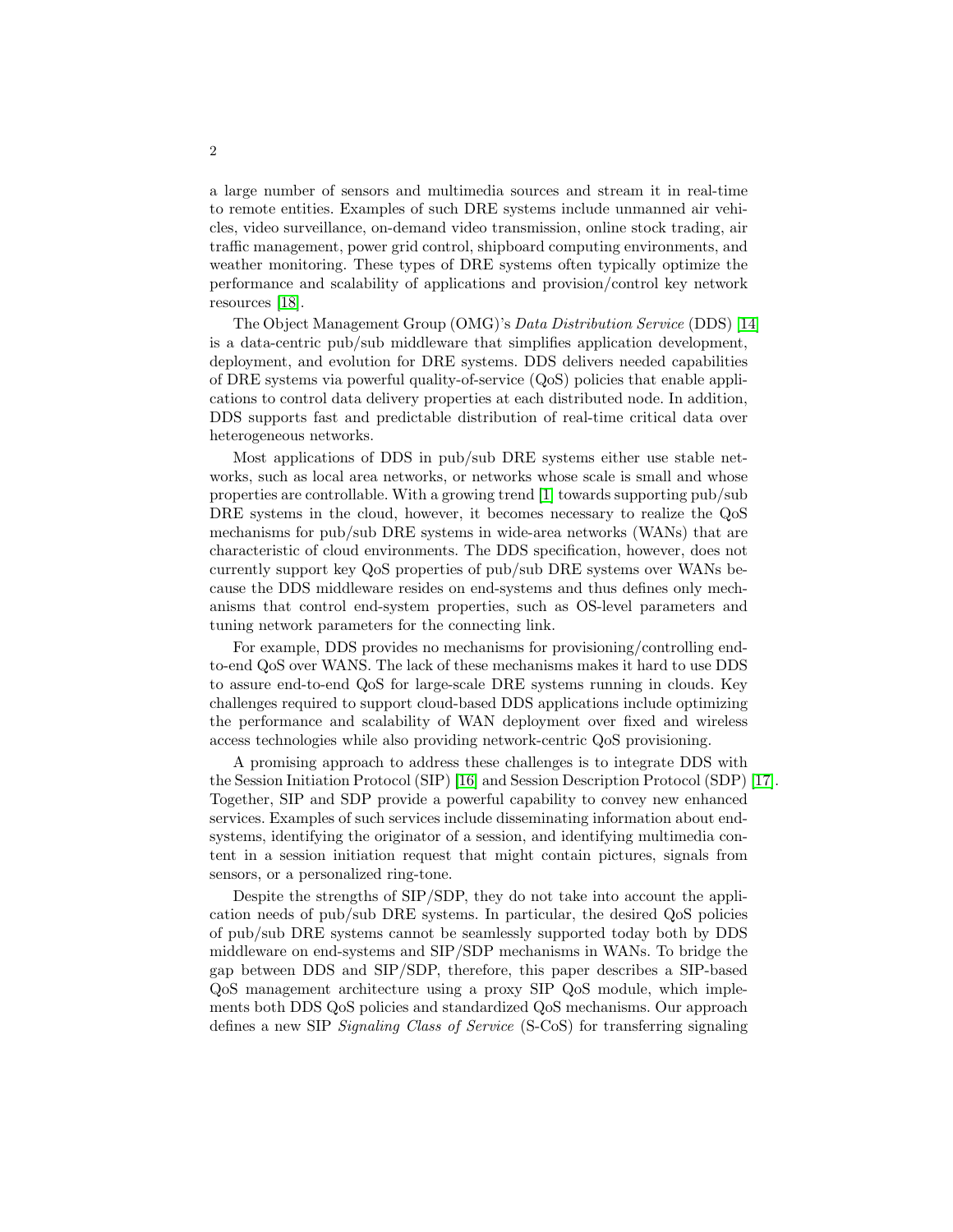messages for sessions whose characteristics are specified in extensions we defined for SDP messages. A key benefit of our approach is that it require no modifications to applications, which can continue to use standard DDS QoS policy and programming interfaces.

To demonstrate our approach, we have prototyped our QoS-enabled SIP proxy for cloud environments using DiffServ IP networks, which makes it possible for interworking DDS sessions with QoS-enabled IP networks by integrating it with DiffServ mechanisms such as the Common Open Policy Server (COPS) [\[10\]](#page-17-4) protocol. COPS aims to exchange policy information between a policy server (Policy Decision Point or PDP) and its clients (Policy Enforcement Points or PEPs), using TCP transport protocol for reliable exchange of messages between PEPs and PDPs. In our case, therefore, COPS acts as the protocol for QoS requests and for admission control to achieve the desired QoS for DDS traffic over DiffServ IP networks.

The remainder of this paper is organized as follows: Section [2](#page-2-0) describes how we integrated DDS with SIP/SDP to support pub/sub-based DRE systems in cloud environments; Section [3](#page-9-0) showcases our integrated solution in a DiffServ network, focusing on the signaling procedure and QoS provisioning; Section [4](#page-14-0) compares our research with related work; and Section [5](#page-16-1) presents concluding remarks.

# <span id="page-2-0"></span>2 Supporting DDS in Cloud Environments using SIP/SDP

This section describes the SIP/SDP-based framework we developed to support DDS session in cloud environments, which comprise WANs. To better understand our solution, we first explain how applications use DDS and provide an overview of the SIP/SDP protocols. We then describe the enhancements we made for SIP/SDP media description to support DDS sessions over WANs.

#### 2.1 Overview of Underlying Technologies

This section summarizes the DDS, SIP, and SDP technologies.

<span id="page-2-1"></span>DDS and DDS sessions. DDS is a middleware standard for distributed real-time application that simplifies application development, deployment and maintenance and provides fast, predictable distribution of real-time critical data over heterogeneous networks. The DDS architecture consists of two layers. The Data-Centric Publish Subscribe (DCPS) layer provides efficient, scalable, predictable, and resource-aware data distribution. The Data Local Reconstruction Layer (DLRL) provides an object-oriented facade atop the DCPS so that applications can access object fields rather than data and defines navigable associations between objects.

The DCPS DDS entities include topics, which describe the type of data to read or write, *data readers*, which subscribe to the values or instances of particular topics, and data writers, which publish values or instances for particular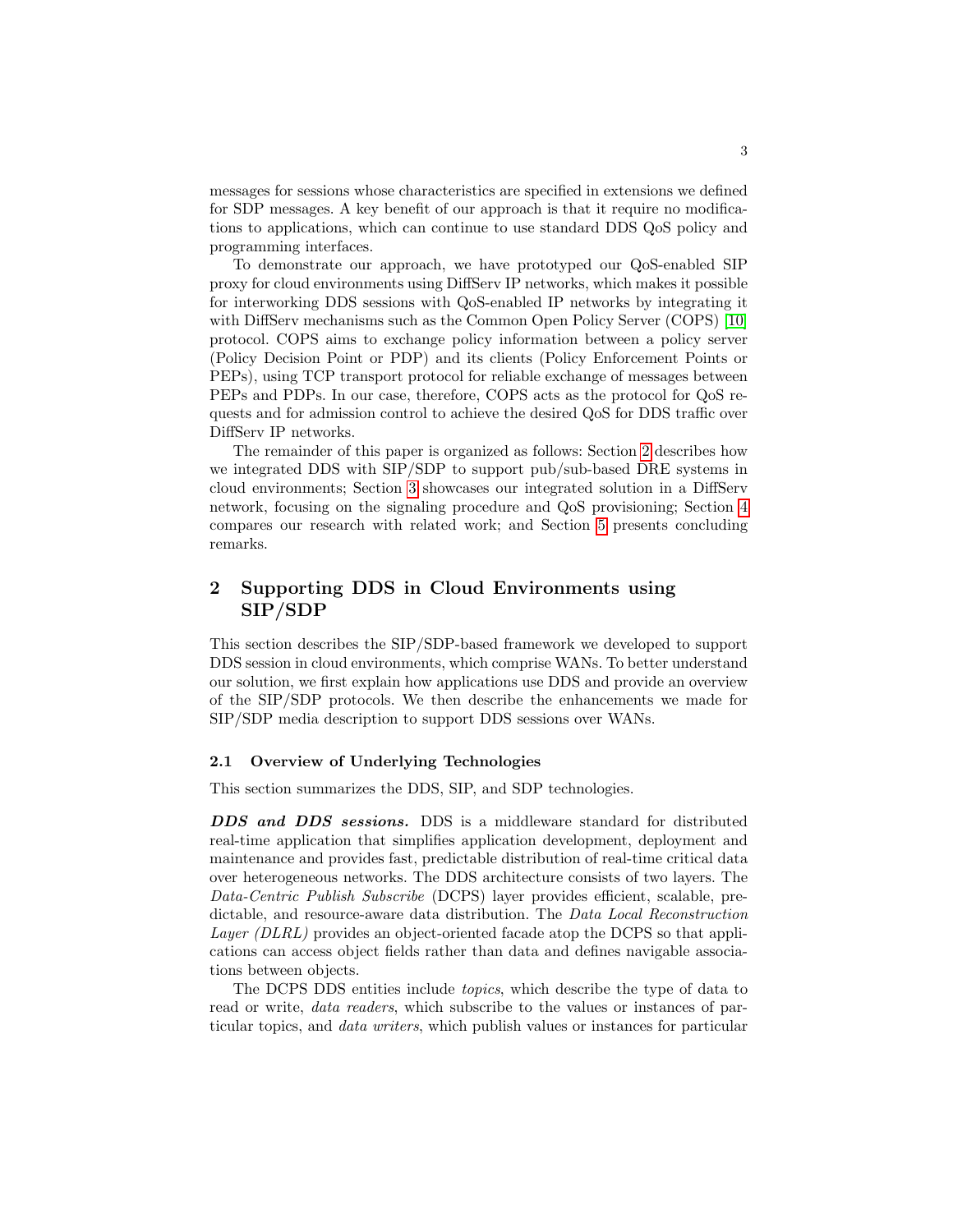topics. Properties of these entities can be configured using combinations of the DDS QoS policies.

SIP and SDP. The Session Initiation Protocol (SIP) is an IP-based applicationlevel signaling protocol defined by the IETF in RFC3261 [\[16\]](#page-17-2). It plays a major role in establishing, maintaining, modifying, and tearing-down multimedia sessions between two distributed end-points. SIP focuses on IP core networks for all services: mobility, scalability, multimedia services, high bit rate, and dissemination of call/service control and user data. From the service plane (application signaling) point of view, SIP simplifies the network operation and management by automating the QoS provisioning, and providing the level of QoS by facilitating admission control with the network QoS negotiation mechanisms.

Multimedia sessions can be described using the Session Description Protocol (SDP) [\[12\]](#page-17-5). Information in the session defines a syntax to characterize the multimedia session, such as the types of media in the session, the available support for each of the media types, the contact information (IP address (IP/port) where packets should be sent) and bandwidth requirements for receiving the session. SDP is therefore decomposed into three main descriptors: (1) sessionlevel descriptions, which describe characteristics of the whole session; (2) time descriptions, which indicate time-related aspects of the session, and (3) media descriptions, which characterize the different media present in the session.

#### 2.2 SIP/SDP Enhancements for Cloud-based DDS

Section [1](#page-0-0) alluded to the limitations in realizing cloud-based DDS applications. We present our SIP/SDP enhancements to support cloud-based DDS applications as shown in Figure [1.](#page-3-0) Cloud-based DDS applications are expected to be located at the access network. Specifically, SIP is used with the discovery protocol to discover end-systems while SDP is used to encapsulate DDS QoS policies.



<span id="page-3-0"></span>Fig. 1. A SIP-based, DDS-enabled QoS Support Architecture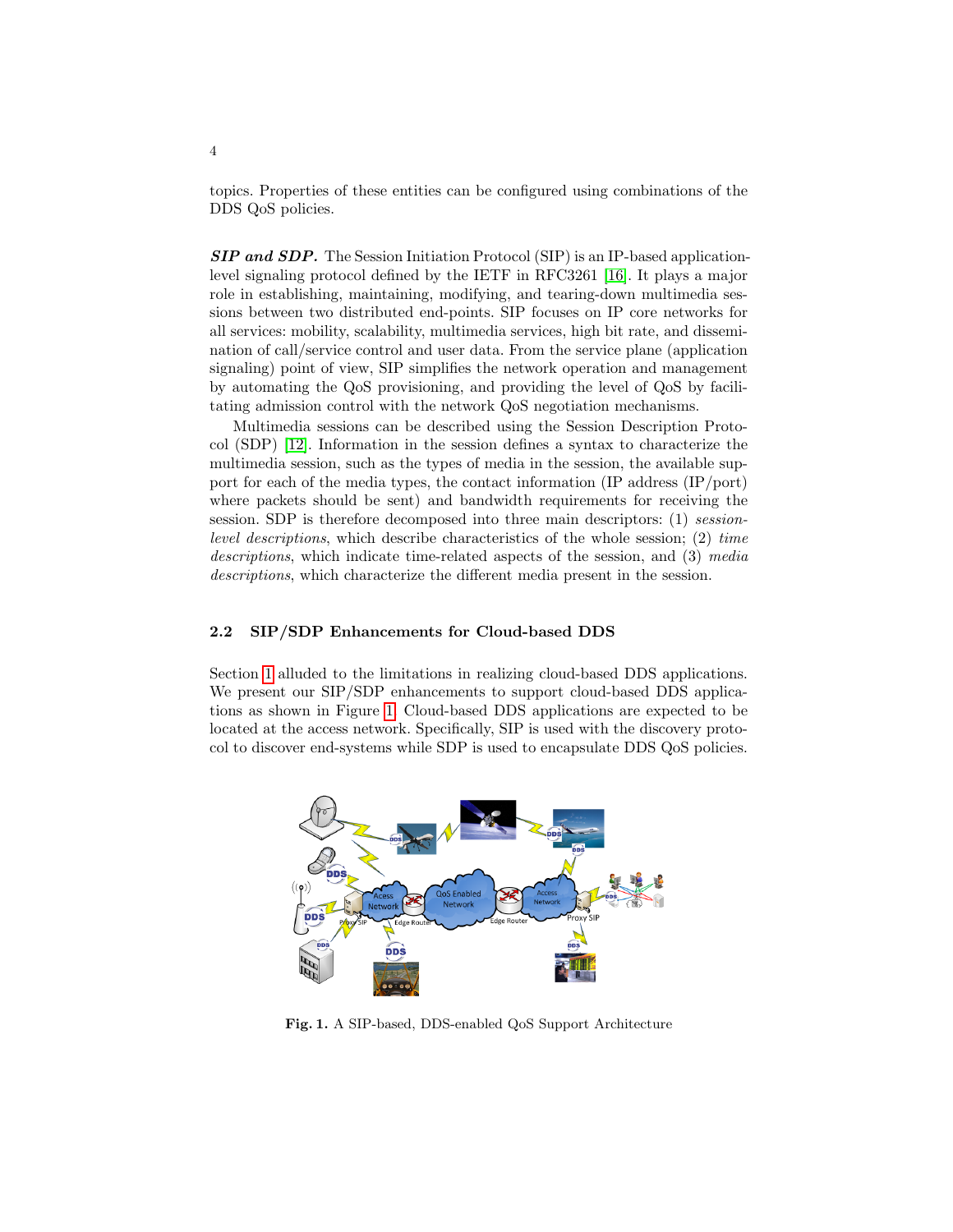We propose to let SIP messages carry DDS QoS policies, which in turn are used in reserving the required network resources. The signaling part of SIP is therefore independent of the session being established and of the mechanism used to describe it. This approach provides the way to distribute this information between potential participants in the session, i.e., the QoS information exchange is made transparent to the DDS clients. The proxy SIP negotiates on behalf of the clients with the network QoS mechanisms. The DDS QoS policies are mapped into SIP/SDP messages, and carried within a new SDP media session description attribute we added to the SIP protocol stack, and used by the Proxy SIP server.

#### 2.3 End-system Architecture

Figure [2](#page-4-0) presents an architectural view of interfaces and functional entities that comprise our QoS support architecture, which is located both at the sender and the receiver sides.

To establish a communication between SIP applications (without DDS) and DDS applications attached to SIP entities, the following entities are required: (1) The SIP User Agent (UA) acts as an interface between the QoS-enhanced SIP Proxy (Q-SIP) and DDS application, (2) SIP Proxy which maintains media session between DDS pub/sub participants. the remainder of this section describes the specifics of the SIP Proxy and the new SDP attributes we added.



<span id="page-4-0"></span>Fig. 2. DDS Mapping Interface with a SIP Stack

DDS application. DDS application are not integrated within the SIP-based environment, as shown in Figure [2.](#page-4-0) Indeed, because these application contain a rich set of domain users, it was less convenient to implement them within the SIP interface. Moreover, for extensibility reasons, to make use of general SIP applications like IMS applications, we determined the application to remain independent of the SIP/DDS implementation.

SIP user agent (UA). The UA is not integrated within the application. The UA acts as an interface between the Proxy SIP and DDS application. This approach preserves interoperability properties since any SIP-based application can communicate with a DDS-based application.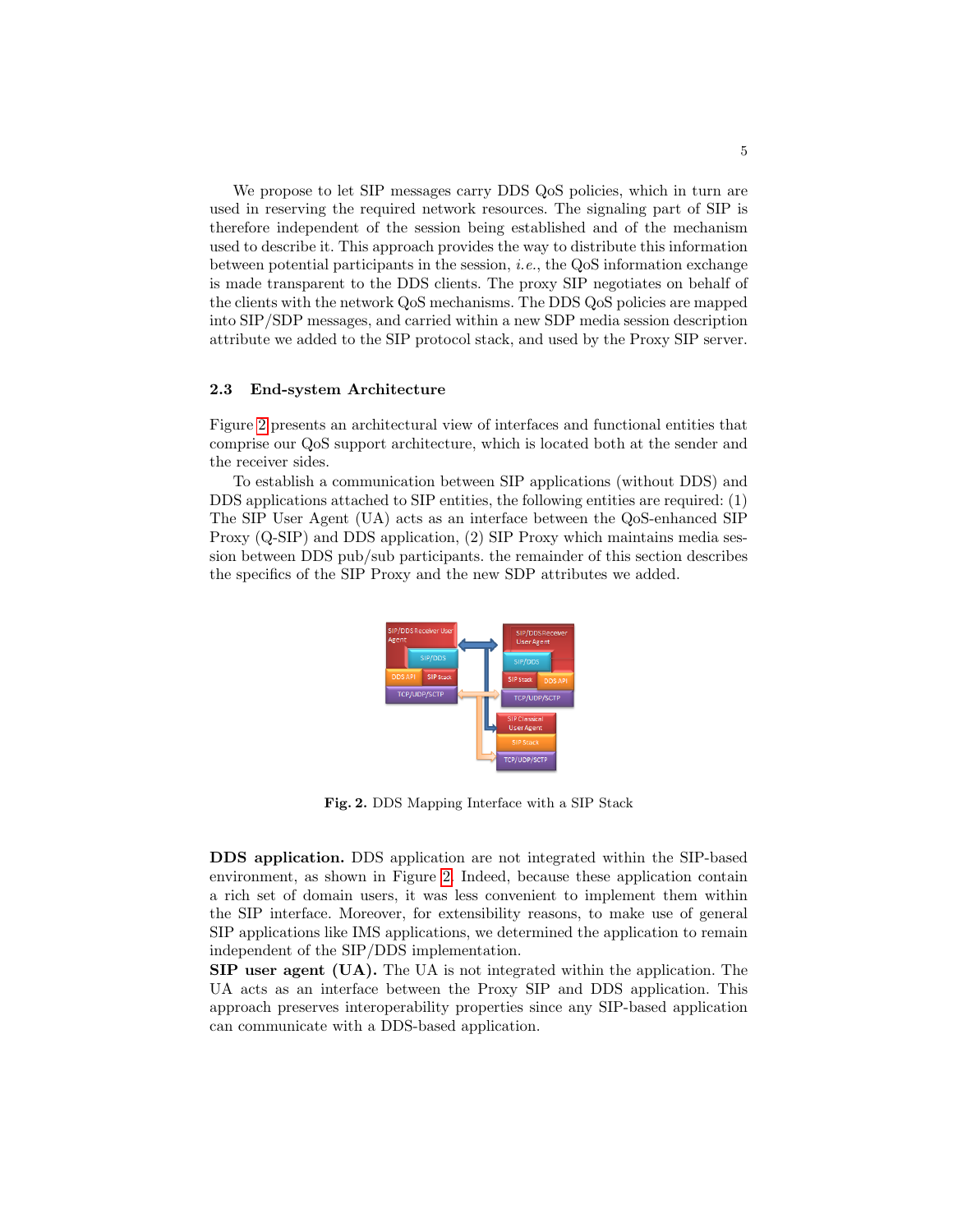Proxy server. The goal of the proxy server architecture is to support both wired and wireless communication between DDS-based pub/sub system and other wireless access points. Moreover, DDS application can access a network via a mobile client. The Proxy SIP is considered as a network element. Hence it is included in the network vision to allow the session management.

The proxy SIP is present in all phases of the SIP-based communication including registration (to access to the registrar server matching two SIP-UA requests), establishment (forcing all SIP and SDP messages to pass across it with the header "record route"), and it is able to understand the information about the session. The memory footprint of the proxy SIP implementation is low.

#### 2.4 Proxy SIP Signaling Mechanism

The proxy SIP receives SIP requests/responses and forwards them through the network on behalf of the user agent. Proxies are essentially routers that are also capable of generating requests and responses. Two key types of SIP proxies are supported:

- Inbound proxies, which handle incoming requests for an administrative domain and also routes incoming requests to the appropriate UA within the domain it is responsible for.
- Outbound proxies, which help the UAs to route outgoing requests. UAs are usually configured to route all their requests to an outbound proxy, which will route the requests for them. Since outbound proxies include all the capabilities of inbound proxies, in the rest of this paper we focus only on outbound proxies.

#### 2.5 SDP Extensions

We extended SDP messages to support the media description of the DDS session. The new SDP attributes deal with the session management and are used by the SIP User Agent (UA) that we collocate with both the sender and the receiver to indicate how the QoS may be achieved. An SDP message consists of a set of lines of text of the form:

# $\langle$  attribute  $\rangle = \langle$  value  $\rangle$

The offer/answer [\[17\]](#page-17-3) model for SDP assumes that endpoints somehow establish the QoS required for the media streams they establish. For DDS session, however, more than one QoS service is available, which requires the capability to negotiate which QoS mechanism to use for a particular media stream. We therefore created new DDS QoS attributes and syntax to incorporate the signaling procedure.

Table [1](#page-6-0) and [2](#page-6-1) describe the enhancements to the SIP/SDP header and the new attributes we added to support the specific DDS QoS requirements to be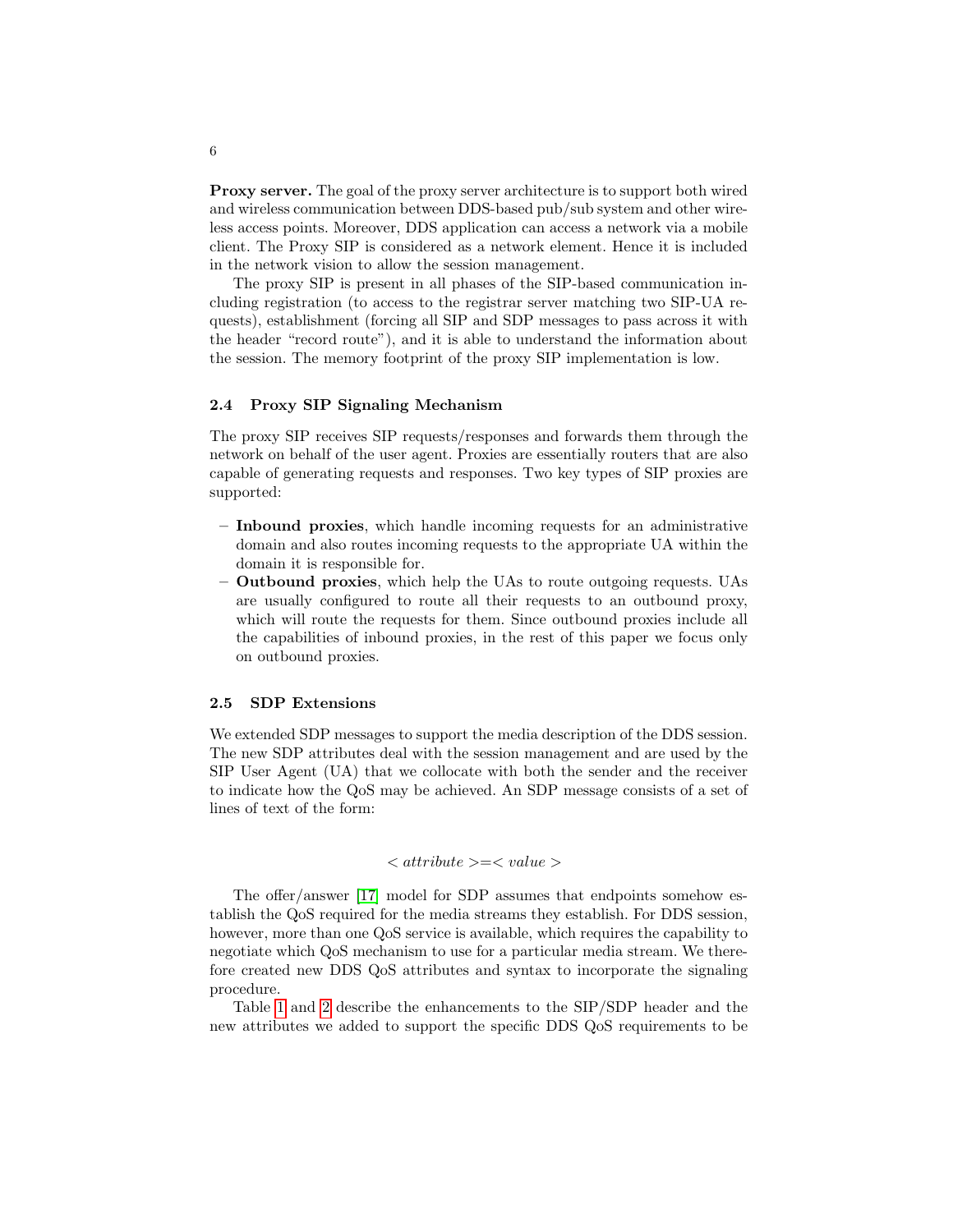assured by cloud environments. The caller and callee terminals exchange SIP messages that include the resource reservation demands and the current status to support the QoS demands in each direction.

| attribute         | Description                                                                                          |  |  |  |
|-------------------|------------------------------------------------------------------------------------------------------|--|--|--|
| $\Delta$ Deadline | DataReader expects a new sample updating the value of each instance at                               |  |  |  |
|                   | least once every deadline period. DataWriter indicates that the application                          |  |  |  |
|                   | commits to write new value for each instance managed by this DW at least                             |  |  |  |
|                   | once every deadline period. The Deadline is a duration $"0 0"$ .                                     |  |  |  |
| Latency           | The delay from data writing until its delivery is inserted in the receiver's                         |  |  |  |
|                   | application cache and the receiving application is notified of the fact.                             |  |  |  |
|                   | The Latency Budget is duration $"0 0"$ .                                                             |  |  |  |
|                   | Reliability Is the reliability of the service. Could be Reliable $\mathrm{R}^n$ or Best Effort "BE". |  |  |  |
| Priority          | The Transport Priority is a hint to the infrastructure used to set the priority                      |  |  |  |
|                   | of the underlying transport used to send data in the DSCP field for DiffServ.                        |  |  |  |
|                   | This is presented as an integer value.                                                               |  |  |  |

<span id="page-6-0"></span>Table 1. Description of the DDS QoS policy Attributes

| Table 2. New SDP Attributes for DDS-based QoS Support |  |  |  |  |
|-------------------------------------------------------|--|--|--|--|
|-------------------------------------------------------|--|--|--|--|

<span id="page-6-1"></span>

| attribute value |                                                 |
|-----------------|-------------------------------------------------|
|                 | "qos-dds" Deadline Latency Reliability Priority |

The "qos-dds" token identifies a QoS mechanism that is supported by the entity generating the session description. A token that appears in a "qos-ddssend" attribute identifies DDS QoS policies supported by the DataWriters to assist the resource reservation for traffic sent by the publisher generating SDP messages. A token that appears in a "qos-dds-recv" attribute identifies the DDS QoS policies that can be supported by the DataReader to reserve the resources for traffic coming from the DDS publisher.

For example, the SDP session description presented in Table [3](#page-7-0) offers video communication requesting a total bandwidth of 64 kilobits per second as described in line "b" with *gos-dds-send* and *gos-dds-recv* attributes.

#### 2.6 Semantics of SIP/SDP Extensions

Offer/answer behavior. When using qos-dds-send and qos-dds-recv attributes, an offer/answer negotiation is done between the publisher and the subscriber to allow endpoints to load a list of QoS mechanisms. The participants negotiate the direction in which the QoS mechanisms are exchanged with respect to both preconditions [\[2\]](#page-17-6) and DDS changeable table parameters [\[14\]](#page-17-1). Participants may also use other QoS parameters (such as those described in [\[8\]](#page-17-7)) to allow bandwidth,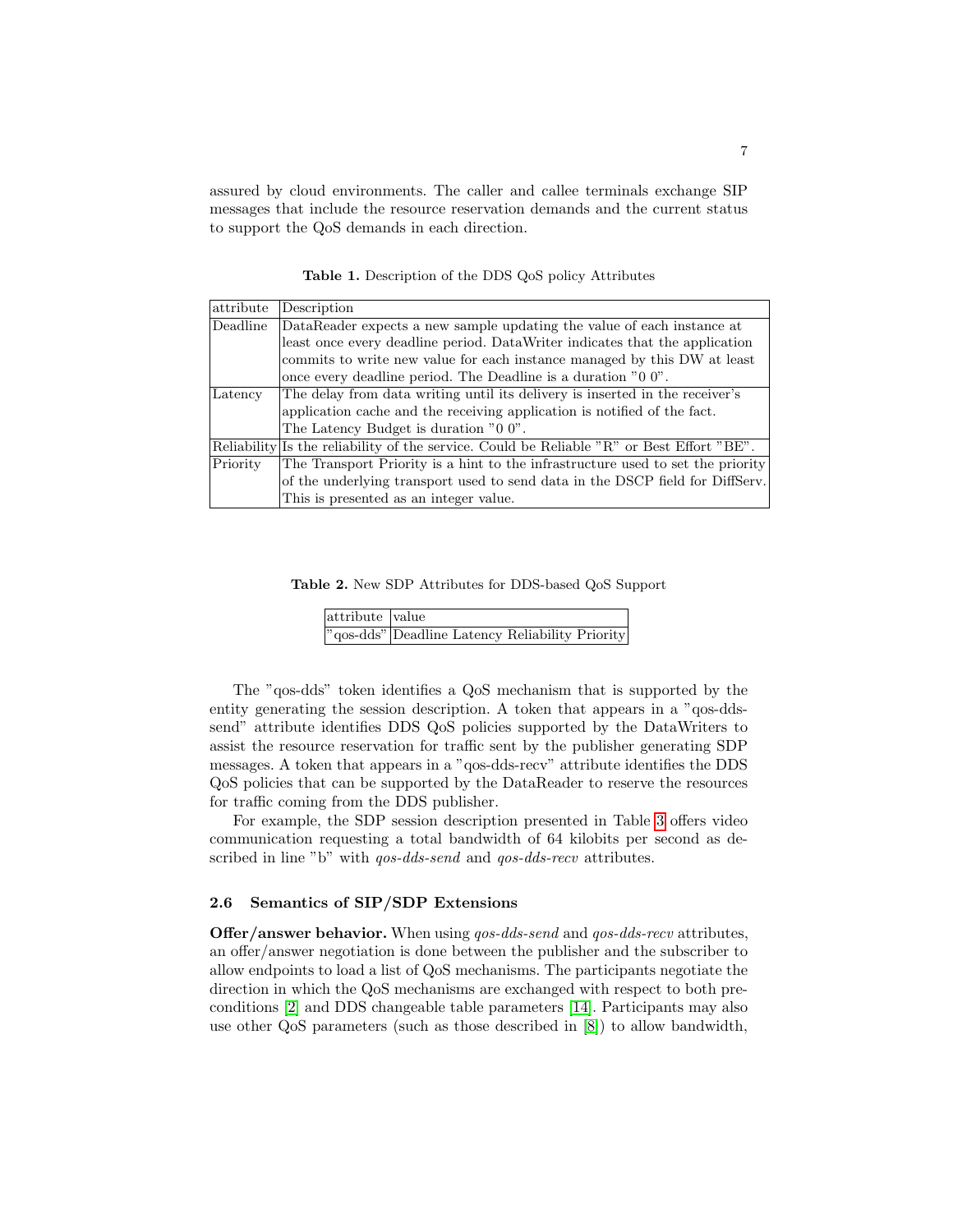Table 3. Example of an m Line with "qos-dds" Attributes

```
v = 0\sigma = \text{alice } 2890844526 2890842807 \text{ IN IP4 } 1.2.3.4s =c = IN IP4 1.2.3.4t = 0 0
m = video 51372 RTP/AVP 31
\mathbf{b} = \mathbf{A}\mathbf{S}:\mathbf{64}|{\rm a}=qos-dds-send: 0 0 0 0 {\rm R} 12
|{\rm a}=qos-dds-recv: 0 50 0 5 R 12
```
jitter, delay parameters to be negotiated at the same time with per-flow resources reservation for IntServ/RSVP, and per-Class for DiffServ infrastructure.

**Offer behavior.** Publishers include *gos-dds-send* flow in the publication direction to inform subscribers about the QoS parameters supported by the sender. Similarly, a participant can use *qos-dds-recv* attributes to specify which kind of QoS policies can be supported at the receive direction.

Answer behavior. After receiving an offer from remote participant user agent with the *gos-dds-send* attributes (in the Invite message), the proxy SIP forwards them to the COPS-PEP for translation into network QoS query to reserve network resources in the edge router. In the receive direction, those attributes correspond to the QoS query a participant uses in a qos-dds-recv attributes in the answer. When a participant receives an offer with qos-dds-recv attributes, the proxy SIP uses the corresponding QoS translation mechanisms it supports in the send direction, and then includes them in a *gos-dds-send* attributes.

In all the cases described above—and once the offer/answer exchange completes both sender and receiver use the attributes embedded in the SDP messages to perform resource reservation. If a participant does not succeed in using the mechanism in qos-dds attributes, it should use default QoS settings defined in [\[14\]](#page-17-1). If a participant unsuccessfully tries all the common QoS mechanisms in the qos-dds attributes for a given direction, there may be network entities (such as Proxy SIP entities) that cannot process the message.

#### 2.7 Integrating All the Pieces Together

Having described the architectural pieces of our solution above, we now describe how we integrated these pieces and show the interactions among the entities that help realize cloud-based DDS applications. The specific DDS–SIP/SDP interactions that take place in our solution are summarized below and illustrated in Figure [3.](#page-8-0)

– DDS entities interested in publishing data specify the DDS media description by sending a SIP control message to the core network. If the network core accepts the query for resources the required resources are allocated, at which point the application can securely and reliably exchange data. When a call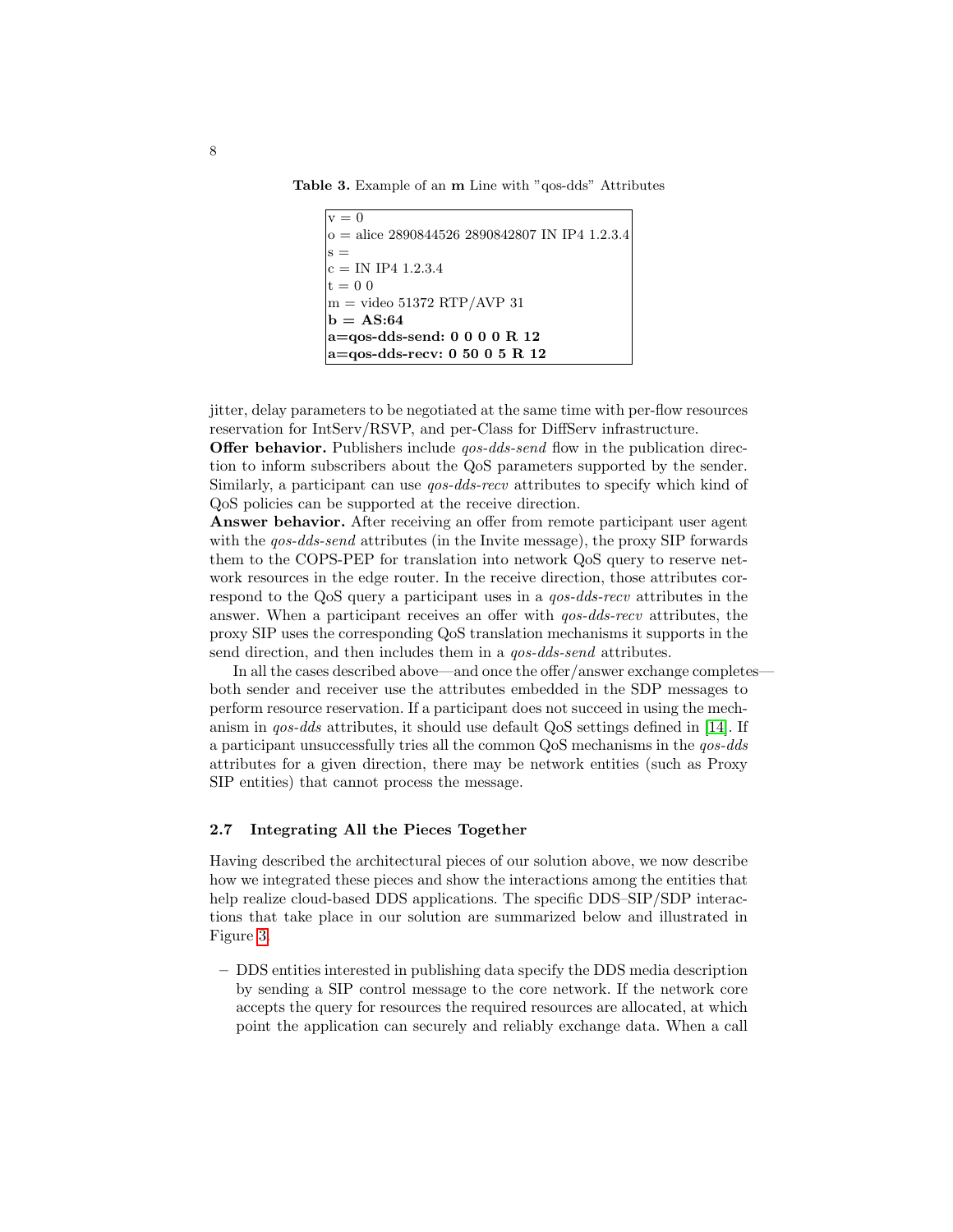setup is initiated, the caller application calls the SIP session setup through the proxy SIP. The proxy SIP encountering the caller message starts the QoS session to interact with the remote Proxy SIP and the QoS mechanisms in the edge router.

- When the host application specifies or modifies its QoS requirements, it sends an INVITE message to the proxy SIP which intercepts it and redirects to the destination for notification (offerresponse contract). Subsequently, the receiver node adapts its DDS QoS policies with those notifications and sends a response to its proxy SIP, which notifies the COPS Policy Enforcement Point (PEP) with the new QoS requirements.
- In the discovery phase, DDS entities (DomainParticipant, DataWriters and DataReaders) in distributed nodes find out about each other using the default EndPoint Simple Discovery Protocol (ESDP) [\[9\]](#page-17-8). During this process the DomainParticipant details are communicated automatically to all other DomainParticipants in the same Domain by sending/receiving discovery messages—also known as participant DATA messages. The discovery phase integrates the SIP service to enable the communication between SIP and non SIP applications, that is, it assess the interoperability between distributed applications that are intended to share data with DDS applications.
- The transport phase actually sends and receives messages over the underlying network. This phase integrates the network QoS services, e.g., resource reservations.



<span id="page-8-0"></span>Fig. 3. Architecture of the Signaling Flow Description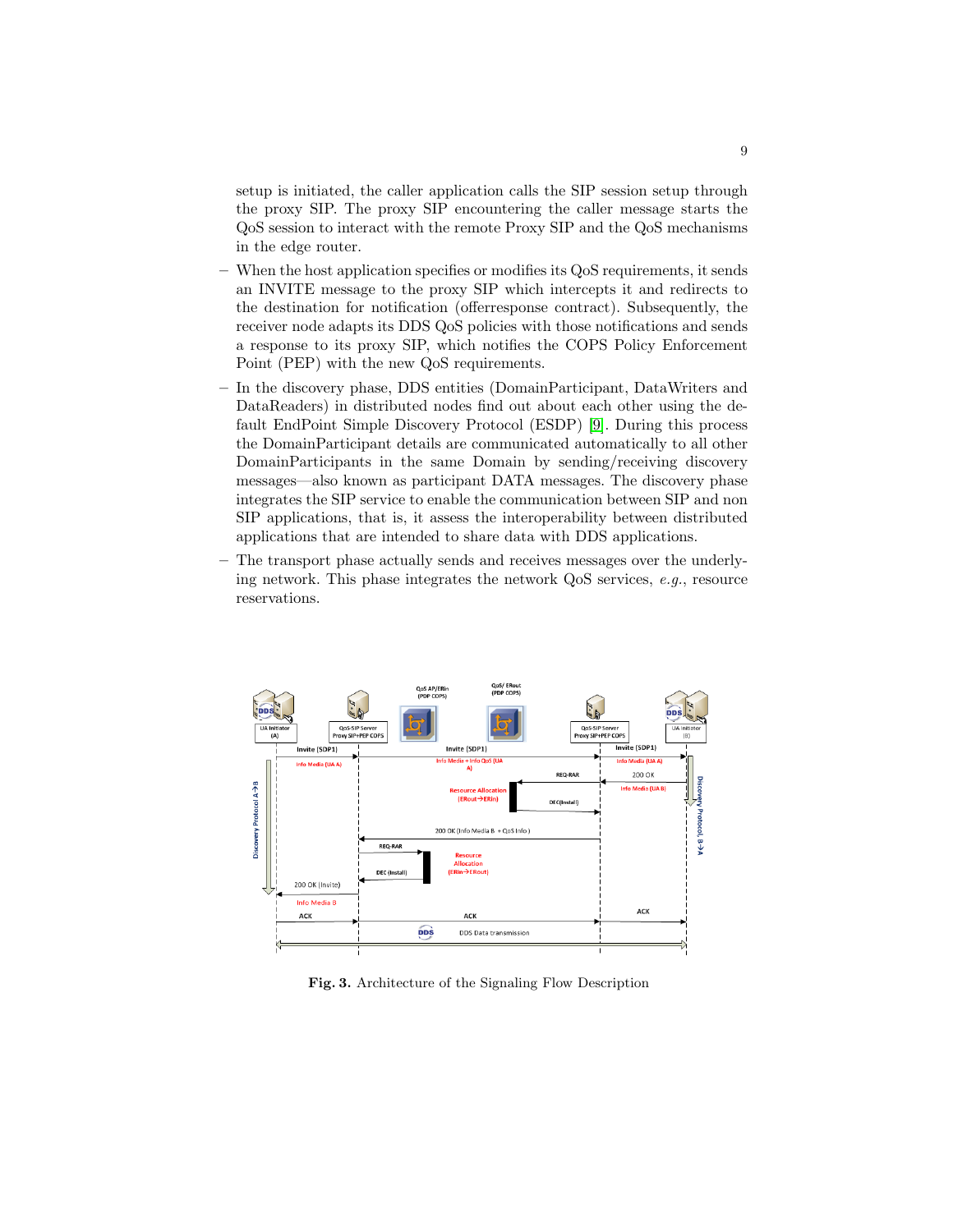# <span id="page-9-0"></span>3 Realizing Cloud-based DDS on DiffServ IP Networks

This section describes a concrete realization of our cloud-based DDS solution using SIP/SDP for DiffServ IP networks.

#### 3.1 Implementation Overview

Below we describe how we implemented key elements of our architecture shown in Figure [1.](#page-3-0)

SIP proxy. In our implementation, we modified the JAIN SIP Presence Proxy [\[6\]](#page-17-9) to support the DDS QoS policies as described by the SIP standard: we added those policies as new attributes in the Jain SIP Stack [\[7\]](#page-17-10), and modified the proxy to support the communication with COPS-DRA server (explained below) which we created for this purpose. In fact, the QoS requests are handled by the edge router, *Juniper Mi7 in our case*, which implements all mechanisms to perform the admission control decision with the help of the COPS-DRA server.

COPS-DRA. The COPS-DRA is used on the interface between the edge router and the Bandwidth Broker (BB). The BB is the COPS-PDP entity in charge of controlling of provisioning resources for the network. It offers the capability of provisioning resources to the local DDS client and make easy to request the update of allocated resources.

Edge router. We used Juniper M7i, which is a multi-service edge router that incorporates network backbones needing reliable, secure and high-performance IP WAN connectivity, Internet access and services. It delivers rich Layer 3 services including granular per logical interface QoS, hardware-based IPv6, and multicast.

To describe the new offer/answer extension to support signaling for DiffServ infrastructure, we used the attributes shown in Table [4,](#page-9-1) which are defined in [\[8\]](#page-17-7) and developed them using the same JAIN SIP Stack.

Table 4. SDP Attribute Values for Cloud-based DDS QoS in DiffServ Networks

<span id="page-9-1"></span>

| $\lambda$ attribute $=$ / qos-dds-send-attr                                                                                 |
|-----------------------------------------------------------------------------------------------------------------------------|
| $\lambda$ attribute $=$ qos-dds-recv-attr                                                                                   |
| $ qos-dds\text{-send-attr} = qos-dds\text{-send'}$ : $ [SP]qos-dds*(qos-dds)] $                                             |
| $ pos\text{-}dds\text{-}recv\text{-}attr = 'qos\text{-}dds\text{-}send'$ ':' $ [SP]qos\text{-}dds\text{*}(qos\text{-}dds)]$ |
| $\sqrt{\cos - d}$ ds = '0 20' '0 10' 'R' '12'                                                                               |
| $\text{qos-dds} = 0.0$ ' 0.50' 'U' '20'                                                                                     |
| $\text{log-}dds = '0\ 0' \ 0' \ 0' \ 0' \ 0'$                                                                               |

#### 3.2 Signaling Procedure

We now describe how the DDS and SIP/SDP mechanism are integrated in the context of DiffServ networks and demonstrate the QoS provisioning capabilities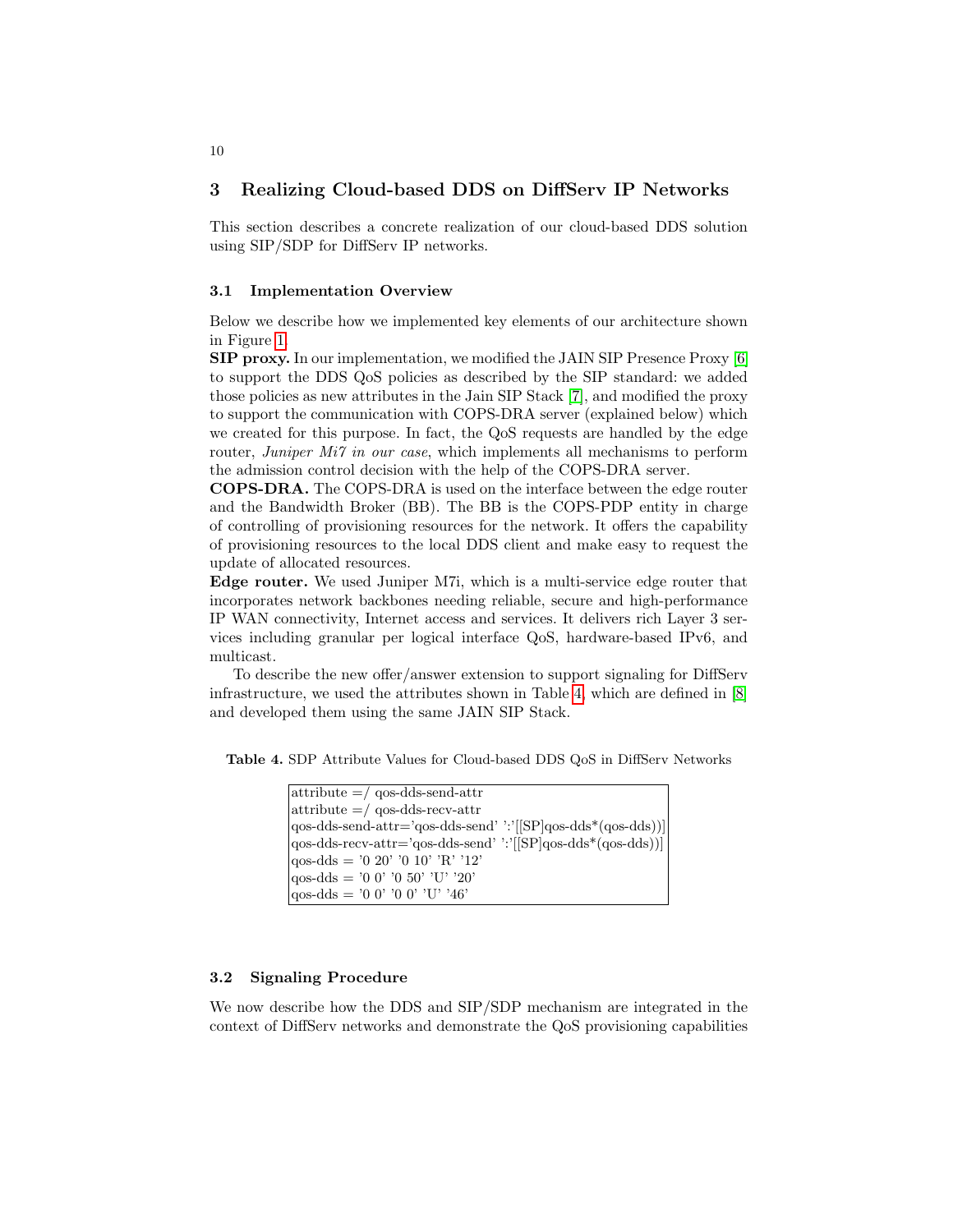provided with the help of the COPS-DRA bandwidth broker (called also COPS Server) for pub/sub DDS sessions in cloud environments.

Contemporary DDS implementations contain a set of commonly used transport plug-ins (such as UDPv4 and UDPv6), as well as extensible transports (such as Secure WAN Transport). The DDS transport priority QoS describes the DSCP Field used by the DiffServ edge router classification. Packet classification features provide the capability to partition the DDS traffic into multiple priority levels. During packet classification, the DDS client performs a lookup and assigns a QoS label to the packet. The QoS label identifies all QoS actions to be performed on the packet and from which queue the packet is sent. The QoS label is based on the DSCP value in the packet and decides the queuing and scheduling actions to perform on the packet.

In our architecture, the DDS transport priority QoS policy is encoded within SIP/SDP messages, and partitioned into 4 Classes of Service (CoS) in the context of COPS-DRA-based network: Real Time (RT), Non Real Time 1 (NRT-1), Non Real Time 2 (NRT-2) and Standard (STD) as shown in Table [5.](#page-10-0)

| $ PHB $ CoS |                  | dropping probability | <b>DSCP</b> |                      |  |
|-------------|------------------|----------------------|-------------|----------------------|--|
|             |                  |                      |             | $\rm Binary$ Decimal |  |
| EF          | <b>RT</b>        |                      | 101110      | 46                   |  |
|             | $AF1$ $NRT1$ Low |                      | 010100      | 20                   |  |
|             |                  | $AF2$ NRT2 Medium    | 001100      | 12                   |  |
| ΒE          | <b>STD</b>       | High                 | 000000      | 0                    |  |

<span id="page-10-0"></span>Table 5. DDS Class of Service in the DSCP Field

Each edge router applies the following DiffServ concept: packets belonging to real-time streams are handled in the router according to the same Per Hop Behavior (PHB) defined for the RT CoS, and packets belonging to near real-time streaming and High Throughput Data are handled in the router according to the PHBs defined for the NRT-1 CoS and NRT-2 CoS, respectively.

QoS policies mapped into SIP messages are used by the Proxy SIP. When the host changes its QoS requirements, therefore, the SIP message is intercepted by the proxy SIP to be redirected to the destination for notification (offerresponse contract). The receiver node then adapts its DDS QoS policies with those notifications and sends a response back to its proxy, which notifies the PEP with the new QoS requirements to adapt its class of Service (CoS).

# 3.3 Session Management and QoS Setup for DDS on the Cloud Network

After the SIP UA is configured to make and receive calls, the processing starts with the registration phase in the "Registrar" (user registration within the SIP location database) to make all users accessible from all other SIP Servers: the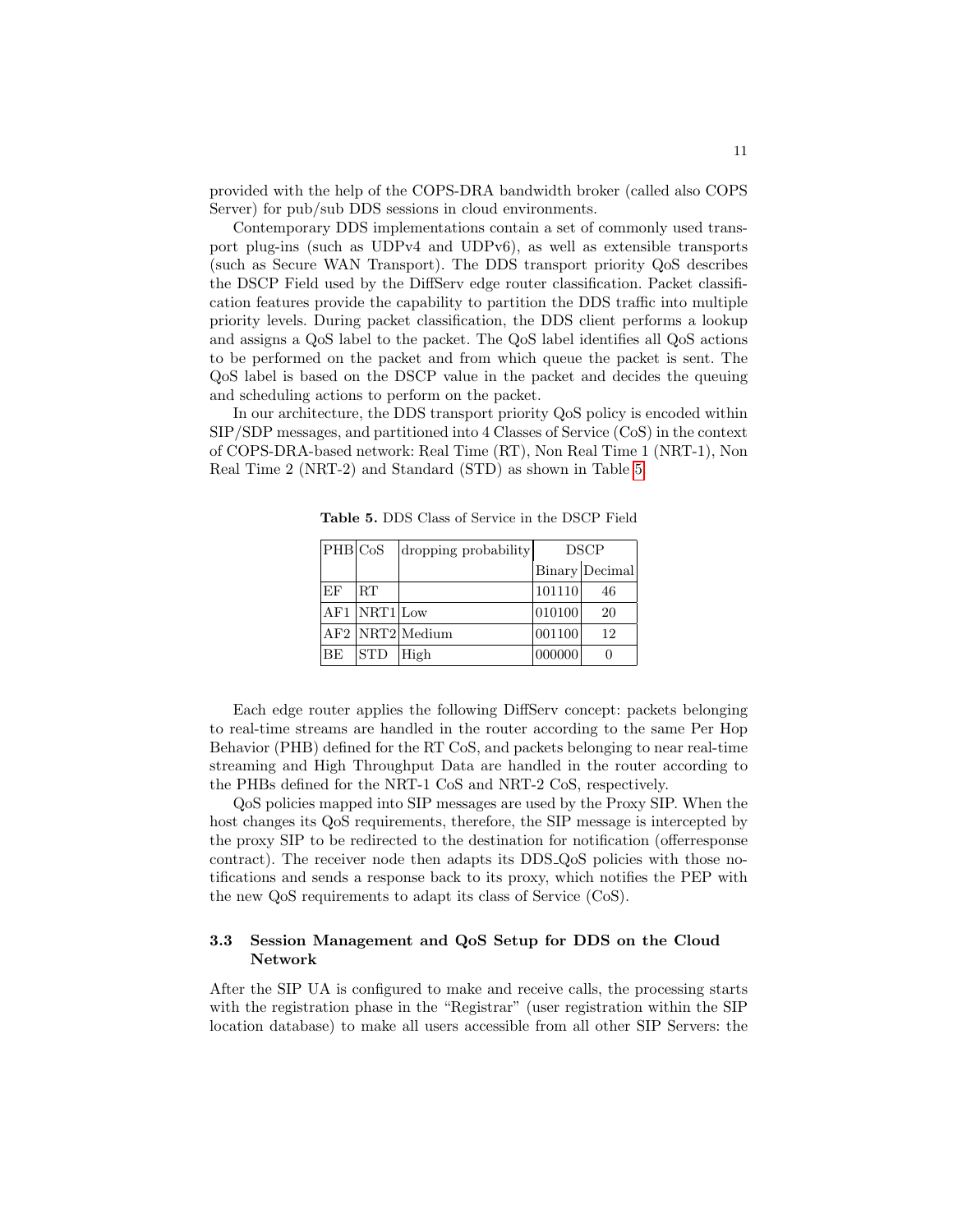Proxy SIP delivers SIP REGISTER request from UA to the "Registrar" to check the authentication, authorization and accounting using the authentication headers [\[16\]](#page-17-2). The scenario shown in Figure [4](#page-11-0) presents a detailed description of the signaling procedure and all mechanisms included in the QoS reservation.



<span id="page-11-0"></span>Fig. 4. QoS Support and Session Establishment for DiffServ

The signaling procedure shown in Figure [4](#page-11-0) comprises the exchange of messages from DDS-SIP (i.e., Start DDS session, Invite, 183 Progress, Prack, 200 OK Prack, 200 OK and Ack) and the messages from COPS protocols (i.e., Decision, Report, Reserve and Response). This procedure is started when a caller (user A) sends a standard SIP Invite message and is completed upon receiving a corresponding standard SIP ACK message. The 200 OK message that reaches the callee (user B) already informs it about successful connection establishment. Accordingly, the setup duration is given by the time elapsed between the moment of sending Invite and receiving 200 OK message.

The following example shown in Table [6](#page-12-0) describes an IP communication session described with SDP. This corresponds to a classical usage of SDP message to convey real-time media component including audio and video transported over RTP and including the PCM codec used for the audio (payload type=0), and also a media line for video with the H.261 codec (payload type=31). The bandwidth requirements are included in line 'b', the QoS requirements in the sending direction are included within the 'qos-dds-send', that is, the application requires low latency, minimum deadline, reliable transport (reliability in DDS means using of NAck requests of the reliable multicast protocol) and its required PHB behavior (AF) is fixed to 12. With respect to Table [5,](#page-10-0) this appli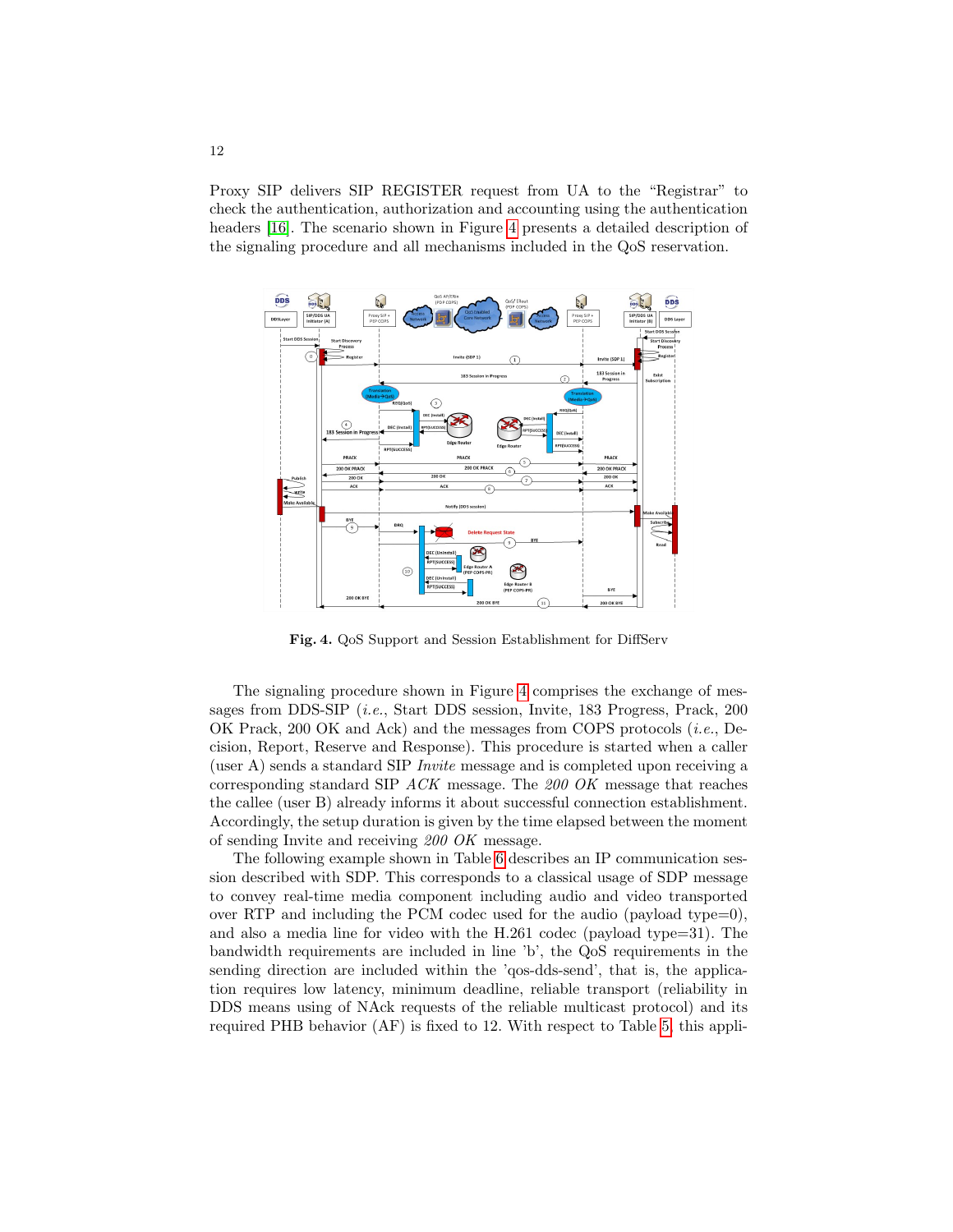cation has medium dropping probability. The DiffServ mechanisms in the edge router (classification, policing, shaping, dropping) take those parameters from the COPS-DRA server and process packets with respect to this query.

Table 6. Body SDP Carried Within the SIP Invite Message

<span id="page-12-0"></span>

| $\mathbf{v} = 0$                                        |
|---------------------------------------------------------|
| $o =$ alice 2890844526 2890844526 IN IP4 host.ocean.com |
| $s = -$                                                 |
| $c = IN$ IP4 ahkiri.laas.fr                             |
| $t = 0.0$                                               |
| $ m = \text{audio } 49170 \text{ RTP} / \text{AVP } 0$  |
| $a = rtpmap:0$ PCMU/8000                                |
| $ m =$ video 51372 RTP/AVP 31                           |
| $ a = r$ tpmap:31 H261/90000                            |
| $\rm{b} = \rm{AS}:512$                                  |
| $ a=$ qos-dds-send: 0 0 0 0 R 12                        |
| $ a=$ qos-dds-recv: 0 50 0 5 R 12                       |

Session setup. Participants exchange INVITE and Session in Progress messages to negotiate the media description and the QoS setting that the session should fulfill: An INVITE message is sent with all information about the participant (IP address, port number, QoS attributes, CoS description, media description) to establish the session between the publisher and the subscriber. The Proxy SIP "A" then adds the address of record to attract all other messages to pass through. Since the destination address is found in the local database, the message will be redirected to the destination, precisely to the remote SIP UA which starts the Session in Progress message with its media description. After the session description attributes, e.g., QoS attributes, are known, the QoS negotiation for resource reservation begins.

The Invite message carries the caller URI within the SIP header and the session specification within the body SDP (session description, media description, source port, codec, DDS-QoS) as shown in Table [6.](#page-12-0) The proxy SIP intercepts the invite message, and on the basis of the information given in the body SDP decides whether to start a QoS session or not. If so, it inserts the required descriptors within the Invite message and forwards it to the callee.

The message can also be intercepted by any other SIP server encountered in its destination or any QoS-aware SIP proxy (since DDS QoS attributes are not recognized by classical SIP server, they are just ignored when it processes the Invite message). Hence, the Proxy SIP is present during all steps of SIPbased communication described below, including the registration (to access to the registrar server matching two SIP-UA requests) and the session establishment (forcing all SIP and SDP messages to pass across it with the header "record route").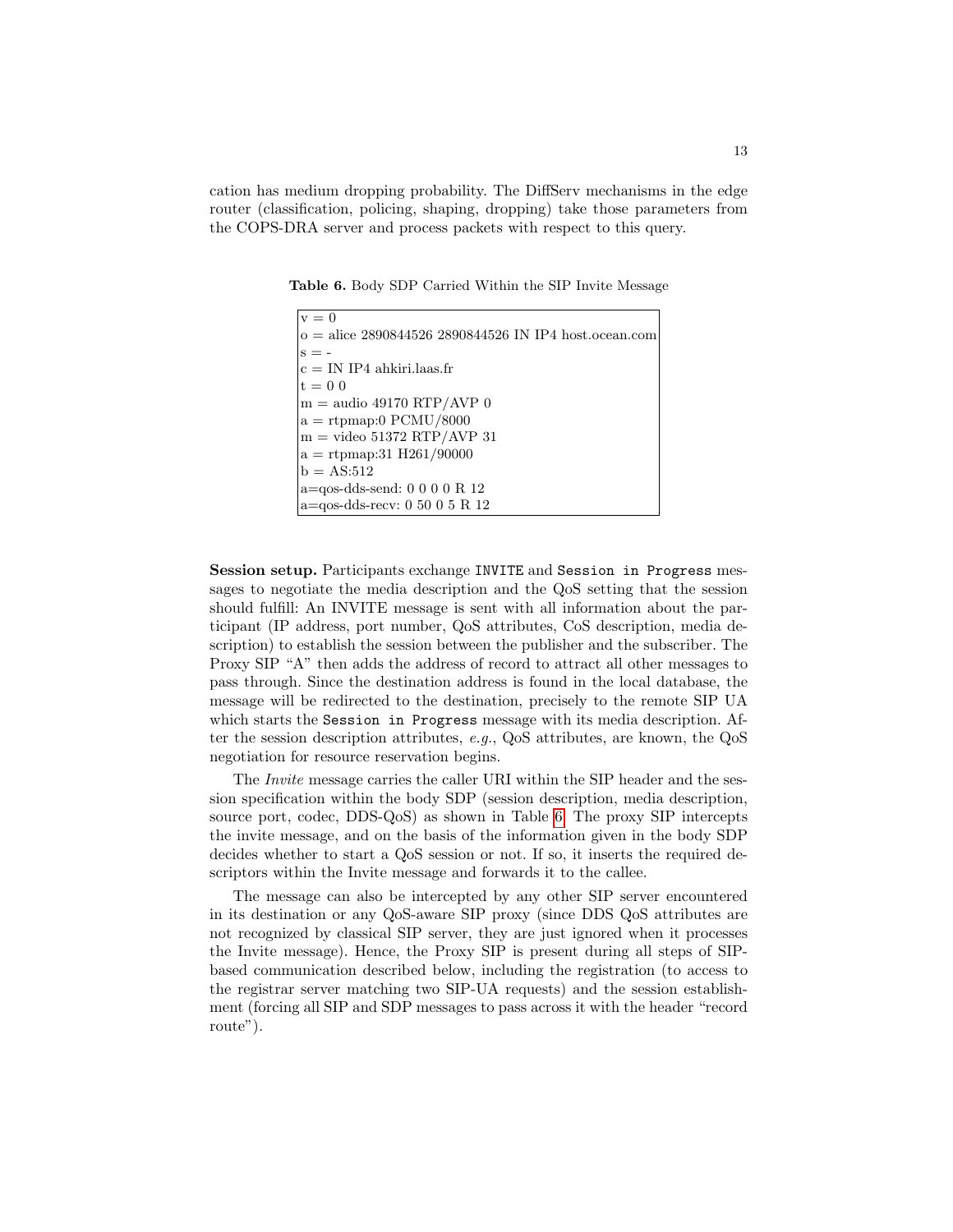Since the proxy SIP has all required information to request the QoS reservation to the edge router for the SIP UA (B), it sends a request to the COPS-DRA server (Bandwidth Broker or BB) to translate the media description fields into a QoS specification understandable by the edge router BB is in charge of automating the QoS resource reservation process. It sends QoS requests to the router to install them (DEC or Decision, RPT or Report, REQ or Request).

At the same time, the QoS information is sent within the SIP 183 Session Progress message to the other proxy SIP at the border of the access network of the SIP UA (A). Similarly, this information is stored by the SIP Proxy to maintain a trace of the current session, called QoS State. Consequently, it send a QoS request to the COPS-PDP in its domain to claim the QoS reservation at the edge of the network. The PDP connected to the edge router has to automate the QoS reservation process based on the QoS information it has received from the proxy SIP.

At this point, the caller UA (A) sends a Prack (Reliability of Provisional Responses in SIP) message to confirm the 183 Session Progress message has been received and waits for the 200 Ok Prack message sent by the caller UA (B) to notify the session setup. Moreover, the caller proxy SIP inserts the Caller ER filed into its message including the IP address of the caller endpoint. The caller proxy SIP uses this field to specify the remote address of the endpoint where the reservation request have to be send to QoS provider.

The caller proxy SIP adds its VIA field to the message intercepted from the sender UA (A) in which it adds some specific information (IP address, source port, caller address) to maintain trace of the QoS State. Finally, the session establishment is confirmed when both caller and caller Proxy SIP exchange 200 OK and ACK SIP messages. The sender application performs the data delivery to the remote participants, since the signaling path is established as described herein, the data path is taken by the data packets according this signaling process.

QoS negotiation. The RT CoS covers the requirements to offer strict QoS assurance of low packet delay, low packet losses, and low jitter. As a consequence, we focus on admission control methods that support such assurance. The NRT-1 CoS covers the requirements to offer strict QoS assurance of low packet losses and medium packet delay. In NRT-2 CoS for inter-domain link, we follow the QoS requirements related to the High Throughput Data end-to-end CoS that are expressed by the assurance of minimum throughput  $R_{min}$ . We do not consider any QoS assurance support for STD CoS, though an amount of inter-domain link capacity and buffer must be dedicated to this CoS, as well.

Moreover, since DDS is based on Offer/Request contract between distributed entities, this model can be used to enhance adaptivity and robustness of communication. For example, consider user agent A in Figure [4](#page-11-0) that is responsible for the resource allocation. In this case Proxy A follows the "183 session progress" and performs the translation of the "qos-dds" attributes included within the media information to QoS requirements.

The "qos-dds" attributes include the *DiffServ Code Point* (DSCP) priority that the DDS application adds to SIP/SDP signaling messages. The PEP uses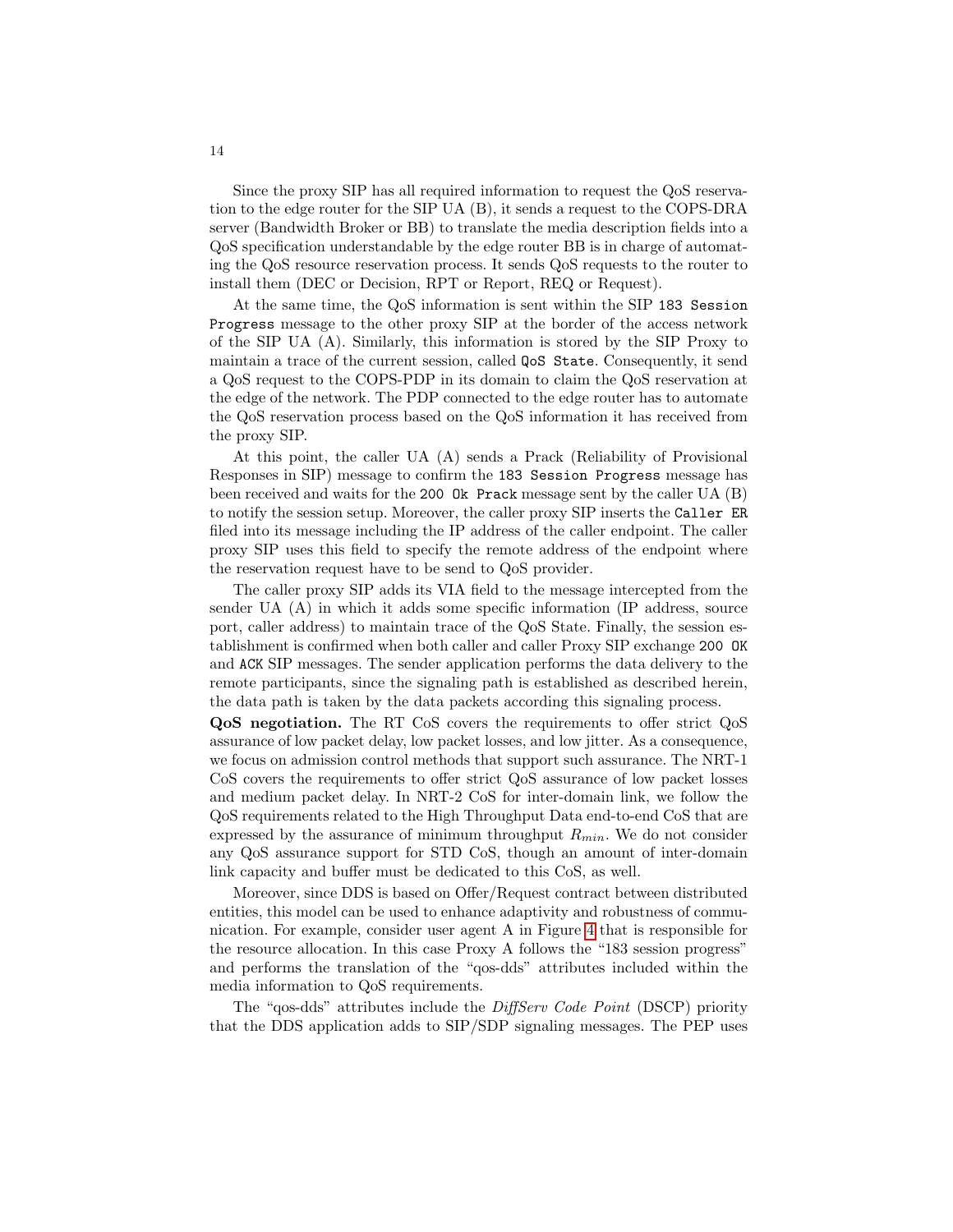this value for traffic classification in each border router. Moreover, QoS settings (such as latency budget, deadline in the "a" line in Table [3\)](#page-7-0) are translated into bandwidth, latency, and jitter. The PEP then sends the "REQ" message to the PDP in its domain to perform the resource reservation using the message context with the appropriate identification and authorization of the participant. As a result, the PDP analyzes the request (consults its database for verification), performs the DiffServ resource allocation using COPS Provisioning mechanisms, and sends a decision "DEC" to the PEP including the DSCP value for the media stream which generates a report message "RPT" to indicate the success of the decision.

The "183 session progress" message is also sent to proxy A to indicate successful resource allocation in its direction. The DDS discovery protocol performs at both direction endpoints discovery from the information given by its near proxy and registrar to connect different DDS domains. The rest of the process is performed as described above and the DDS streams are exchanged between participants. After a pair of remote participants have discovered each other, they can move on to the Endpoint Discovery phase, which is how DataWriters and DataReaders find each other. During this phase DDS matches DataWriters and DataReaders by sending publication/subscription declarations in DATA messages including information (Globally Unique ID or GIU, QoS) about the application.

Terminating the session and releasing the resources. DiffServ entities should release the allocated resources after the session termination. The proxy SIP therefore performs the resource liberation from the PEP and the PDP. In particular, the "uninstall" message is sent to perform this operation and a negotiation process executed by PDP and PEP.

# <span id="page-14-0"></span>4 Related Work

This section compares our work on DDS Middleware-based QoS provisioning with related research on pub/sub capabilities over WANs, which are an important part of cloud environments. We therefore focus on related work comprising pub/sub efforts for WANs.

QoS management in content-based pub/sub middleware: QoS management in content-based pub/sub middleware includes the Publish/Subscribe Applied to Distributed Resource Scheduling (PADRES) [\[15\]](#page-17-11). PADRES allows powerful content-based routing mechanism based on the message content instead of IP-based routing. For example, a mechanism for congestion avoidance to optimize the network resource usage in Content-Based Routing Networks is presented in [\[4\]](#page-17-12). Despite this advantage, in practice core network resource allocation algorithms need to know more about an application and how to process its QoS requirements within the core routers.

In our approach, DDS provides the DCPS services described in Section [2.1.](#page-2-1) These services make it possible to pub/sub-structured data as a portion of distributed relational information model. Moreover, our approach focuses on how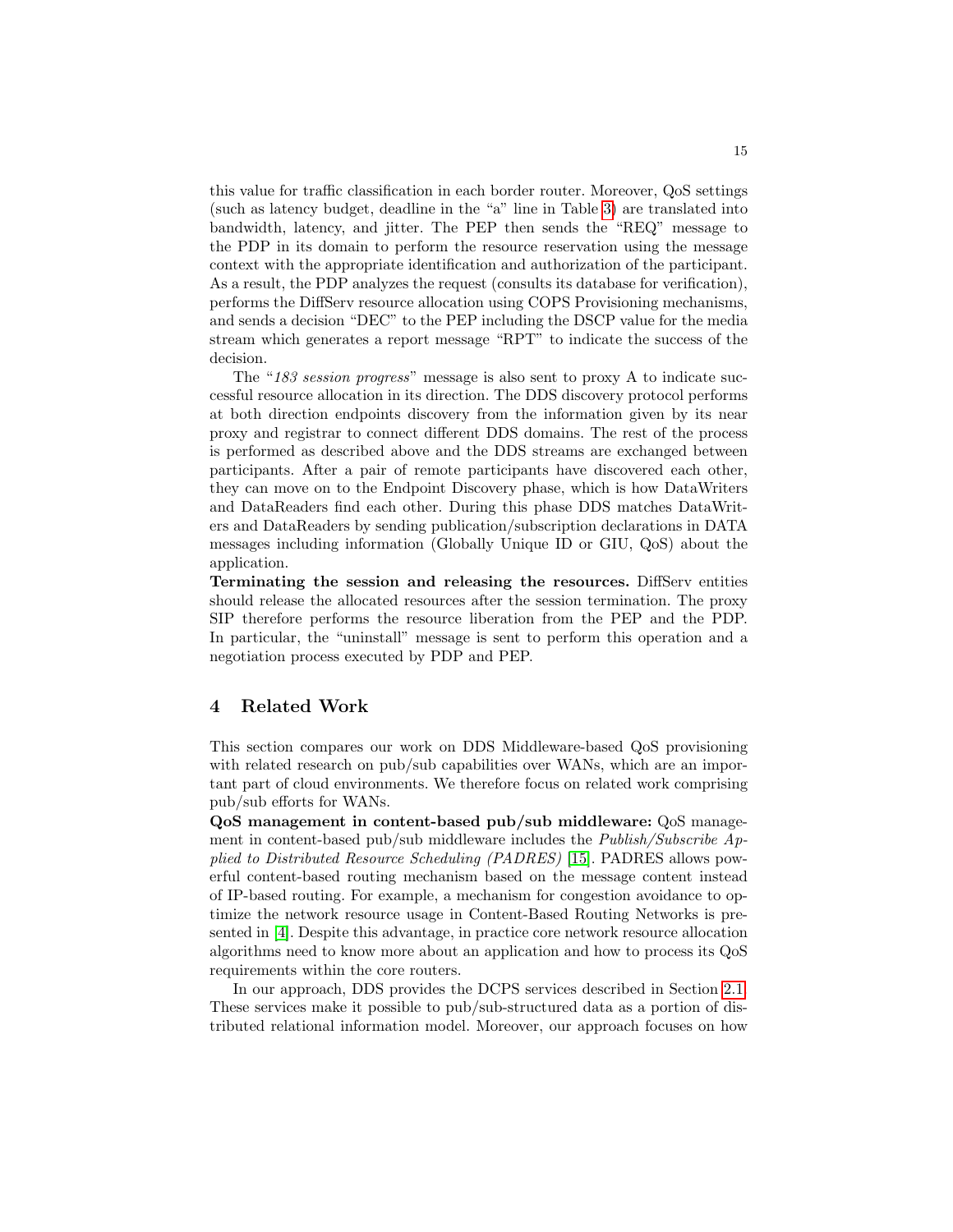to use existing middleware and mapping it to provide the QoS for existing applications.

Network QoS broker in middleware: Related work in this area focuses on integrating the signaling process into the QoS provisioning mechanisms. For example, message-based signaling middleware for the control plane to offer perclass QoS is described in [\[21\]](#page-17-13). In practice, however, it is insufficient to deploy routers to assure the QoS between two hosts at the control plane. Likewise, a network communication broker to provide per-class QoS for multimedia collaborative applications is presented in [\[5\]](#page-17-14). This work, however, supports neither mobility service management nor scalability since it adds an interface to the application and middleware for QoS notification when an event occurs in the network and the application should adapt to this modification.

In contrast, our approach uses a SIP framework to manage sessions in the service plane. This framework provides interoperability and network QoS negotiation with the help of COPS-DRA Bandwidth Broker for adaptability and robustness. Our solution therefore requires no modifications to applications.

Network QoS management: Most related work on DRE system QoS support focuses on solving QoS-constrained routing problems separately from the middleware QoS policies. There have been several efforts, however, to bring SIP protocol into the existing IP architecture. Current research includes adaptive and reflective middleware, and middleware for mobile and ubiquitous systems. For example, a programmable networking approach to provide QoS as component-based architecture is described in [\[3\]](#page-17-15). The authors in [\[13\]](#page-17-16) designed a basic DDS/SIP Gateway to connect remote DDS domains, though they do not focus on the core network behavior and how resources are managed. The Common Open Policy Service (COPS) was extended in [\[11\]](#page-17-17) to support SIP signaling over wide area networks, but COPS/SIP has not yet been integrated with DDS.

Despite the promise held by the COPS extensions, it does not account for the application needs of pub/sub DRE systems. Moreover, there is no straightforward approach to integrate SIP/SDP with DDS. Similarly, [\[20\]](#page-17-18) is a mobility service proxy that deals with media session management for DDS mobile nodes.

Consequently, to bridge the gap between DDS and SIP/SDP so that the desired QoS policies are supported both by the end-system middleware and the network, we defined a new SIP Signaling Class of Service (S-CoS) for transferring signaling messages. Our approach does not underutilize the resources because it reserves only the required resources, which performs packet classification, policing, and traffic shaping in the edge router. For RT CoS and NRT CoS, our approach does not use all the resources since 80% of them are used by Best Effort traffic.

Table [7](#page-16-2) compares the related work presented in this Section with our approach. R1 refers to the QoS management in content-based publish subscribe middleware and R2 refers to the Network QoS broker in middleware. The adaptive and reflective approaches in R1 and R2 work well today when they receive all the resources required. Other research has shown, however, that over provisioning resources has several drawbacks in scalability and can fail completely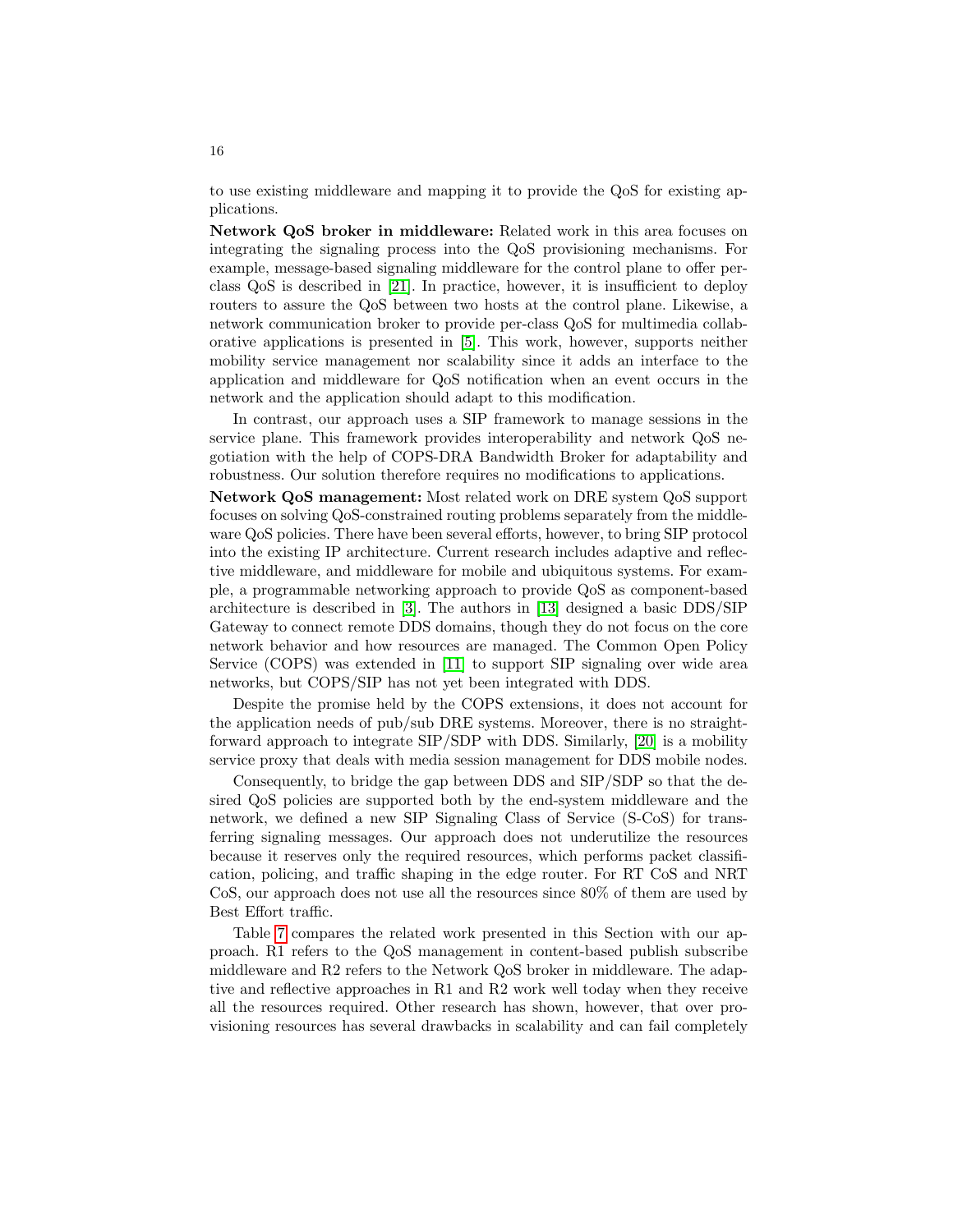under the slightest anomaly [\[19\]](#page-17-19). Our approach therefore provides an adaptive framework that enables the end-to-end QoS provisioning over multi-domains independently of the underlying transports.

<span id="page-16-2"></span>Table 7. Comparing the Various Approaches

| Features                                      |     | $\overline{R1 R2 Our$ approach |
|-----------------------------------------------|-----|--------------------------------|
| Content-based pub/sub middleware <sup>*</sup> |     |                                |
| QoS specification                             |     |                                |
| Resource allocation                           | -19 | ×                              |
| QoS assurance                                 |     |                                |
|                                               |     |                                |

# <span id="page-16-1"></span>5 Concluding Remarks

Despite the powerful QoS mechanisms provided by pub/sub middleware, such as OMG's Data Distribution Service (DDS), these technologies are currently confined to end-systems, so they can only control local resources in DRE systems. To support end-to-end QoS in clouds, therefore, pub/sub DRE systems require an approach that enables resource reservation over wide area networks, yet is transparent to application logic. This paper addresses these requirements and describe a solution that seamlessly integrates DDS with SIP/SDP over clouds as follows:

- At the service plane, DDS applications use SIP signaling messages that allow senders to contact receivers to obtain their IP addresses and to agree the media description and "qos-dds" attributes.
- At the control plane, the network QoS provisioning mechanism provided by the COPS-DRA entities encodes application QoS requirements embedded within the SDP messages supplied to the network elements. The COPS protocol is chosen as common signaling mechanism to enforce the policy control mechanisms  $(e.a., \text{OoS}\text{a}$  negotiation, coordinate the data path and signaling path management, performs resource reservation, etc.).

We use DDS latency, transport priority, and bandwidth QoS settings to map them to signaling class of service (S-CoS) that allows DDS applications to control the data delivery in the access and core network for resource provisioning. To help preserve compatibility with existing DDS applications, we impose minimum requirements on the set of QoS policies that are compatible with most deployed DRE systems. Our future work will focus on extending the set of supported DDS QoS policies using the Next Steps In Signaling (NSIS) protocol and extensive empirical measurements to validate our approach.

# References

<span id="page-16-0"></span>1. K. Birman, G. Chockler, and R. van Renesse, Toward a Cloud Computing Research Agenda, SIGACT News, Volume 40, Number 2, pp. 68–80, 2009.